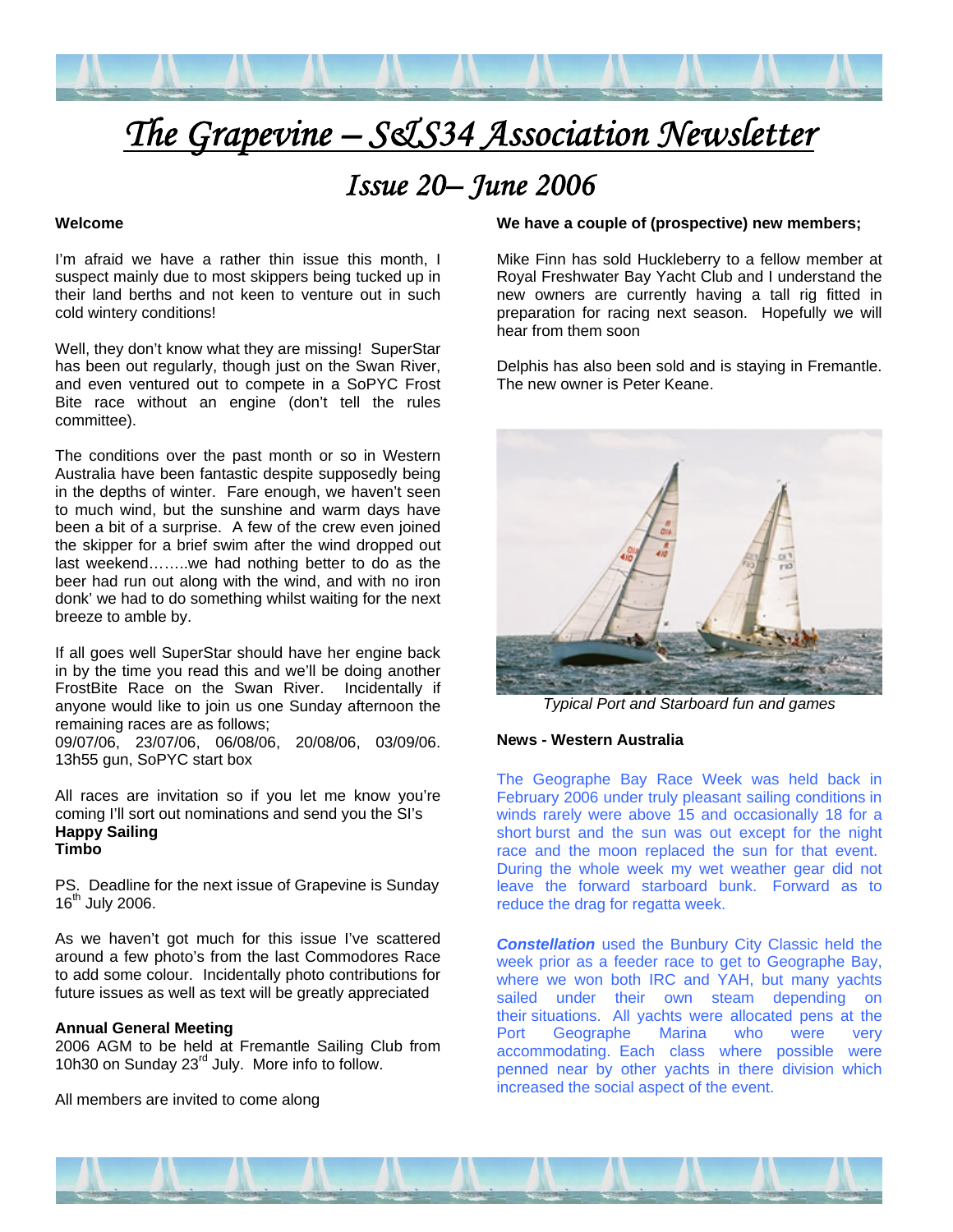

Each night there were presentations and usually a social event. Although these were not compulsory they were great fun and mostly reasonably priced. The town of Busselton is about 10 minutes drive from the Marina.

There were 110 yachts in 8 divisions from Premier Offshore A to Sports boats. The two logical divisions for S &S 34's are Premier Offshore 2 which is a Cat 4 event and JAM which is a Cat 6 event.

This year *Constellation* with Mike Finn won the Premier Offshore B Division IRC and second in the YAH. *Perie Banou II* sailed by Colin Sanders was 10th overall on YAH and *Arwen* with Guy Bessell-Browne finished 12th.

*Lady Ann II* Russell Cato finished 4th in JAM and *Morning Tide* Jim Putt finished 5th also in JAM.

After the regatta *Constellation* sailed two up to Fremantle in 18 hours.

The courses were well laid out and the sailing conditions are sensational in the Geographe Bay area with daily briefings for important info to be passed onto skippers. One race took the fleet to Dunsborough but mostly the courses stayed within the Busselton region. The night race for Premier Offshore 2 was a short two hour race.

The Geographe race week was a fantastic week of sailing in sensational waters and I really hope this may influence 34's to venture down next year whether it be Premier Offshore B Division or The JAM Division to show the rest of the yachts that the 34's are a fantastic yacht and still competitive in their own right.

Shane Halnan **Constellation** 



*Chasing hard* 

# **Skipper Profile Bruce & Shellie Collins – Morning Melody**

Bruce sailed centre boarders from about 9 years of age, culminating in representing NZ twice in the Interdominion 12ft skiff competitions in the early 70's. He left sailing behind for a long time which was filled up with work and travel and a lot of years clay target shooting.

In 2003 we bought Peregryn, (27ft river racer!!!!) with the "lets do something as a family" in mind and organized a pen and membership at Perth Flying Squadron Yacht Club. This was handy to the city and Bruce religiously leaves work at 2.30 pm on a Friday to sail in the races held there nearly every Friday of the year. Shellie also refuses to work on Friday afternoons, preferring to spend time on the water. The teenage girls, however, were not overly keen, and although the elder one sailed a few times, they eventually found very convincing excuses for avoiding the boat altogether. We have sailed and raced Peregryn successfully for the last 2 ½ years.

 Deciding that this was the life for us (Shellie had not sailed before and has taken to the sailing life like a duck to water), we started looking for something a bit bigger which offered the possibility of sailing further a field in the future. We had always been impressed with Sea Honey (Graham Norton's S&S34 at our club) and although we did look at other vessels, when Morning Melody came on the market we looked, hesitated, looked again then visited the bank manager and doubled the mortgage.

We are continuing with the Friday and Sunday races with "Morning Melody" at PFSYC, gradually coming to grips with the huge differences in technique required in a larger boat.

We love the feel of her, and the bonus of having an association devoted to this class. We sail as often as time allows and she has already become our home away from home.

Bruce and Shellie Collins Morning Melody

# **Lost & Found**

It appears that we have lost touch with a few members (their e-mails are bouncing back). If anyone has current e-mail addresses for the following could you let me know please;

Morning Sea - Ian & Carole Toy Lorelei – Stephen Middendorf Grey Goose – Colin Enderbury Eastern Morning – Dan Hains Amatuana – Sharon McKay